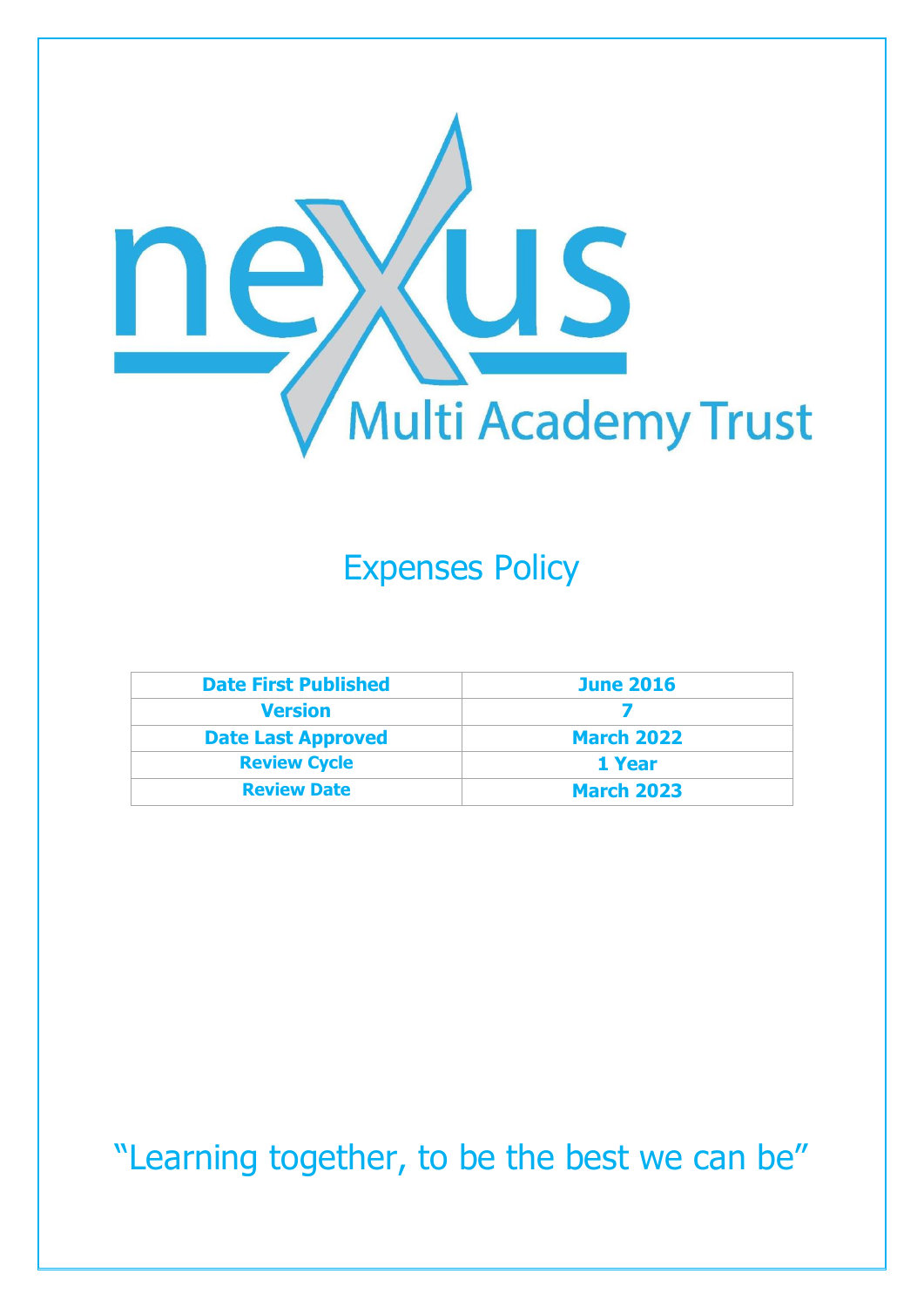

#### 1. Purpose

1.1. All staff have a responsibility to protect the assets of the Trust. This policy is intended to provide employees with detailed guidance on the correct procedures to follow when claiming travel and subsistence expenses.

# 2. Scope

2.1. This policy relates to all academies and settings across Nexus MAT and supersedes any local policies and procedures that have been in use prior to the academy conversion. Where required, an individual Nexus MAT academy – in agreement with the Trust Chief Executive Officer - may publish a supplementary policy guidance document or procedure in line with this policy, to ensure that any idiosyncrasies associated with that specific academy are covered in their local policy library.

# 3. Procedure

#### 3.1.**Categories of Claimants**

- 3.1.1. Staff The Trust will reimburse staff for all reasonable expenses necessarily incurred in the performance of their duties, such as mileage, car parking and rail fare. Consideration should always be given to using the most practical and cost effective method of travel. All reimbursement claims will be paid via the payroll system.
- 3.1.2. Governors The Trust will reimburse governors (including members and Directors) for all reasonable expenses necessarily incurred in fulfilling their duties, such as mileage, car parking and rail fare. Consideration should always be given to using the most practical and cost effective method of travel. All reimbursement claims will be paid directly to governors.
- 3.1.3. Non-employees Travel costs of candidates for interview and for other non-employees will **not** be reimbursed.
- 3.1.4. All claims must be made via the claim form which can be obtained from the Academy Office or via the Trust Clerk.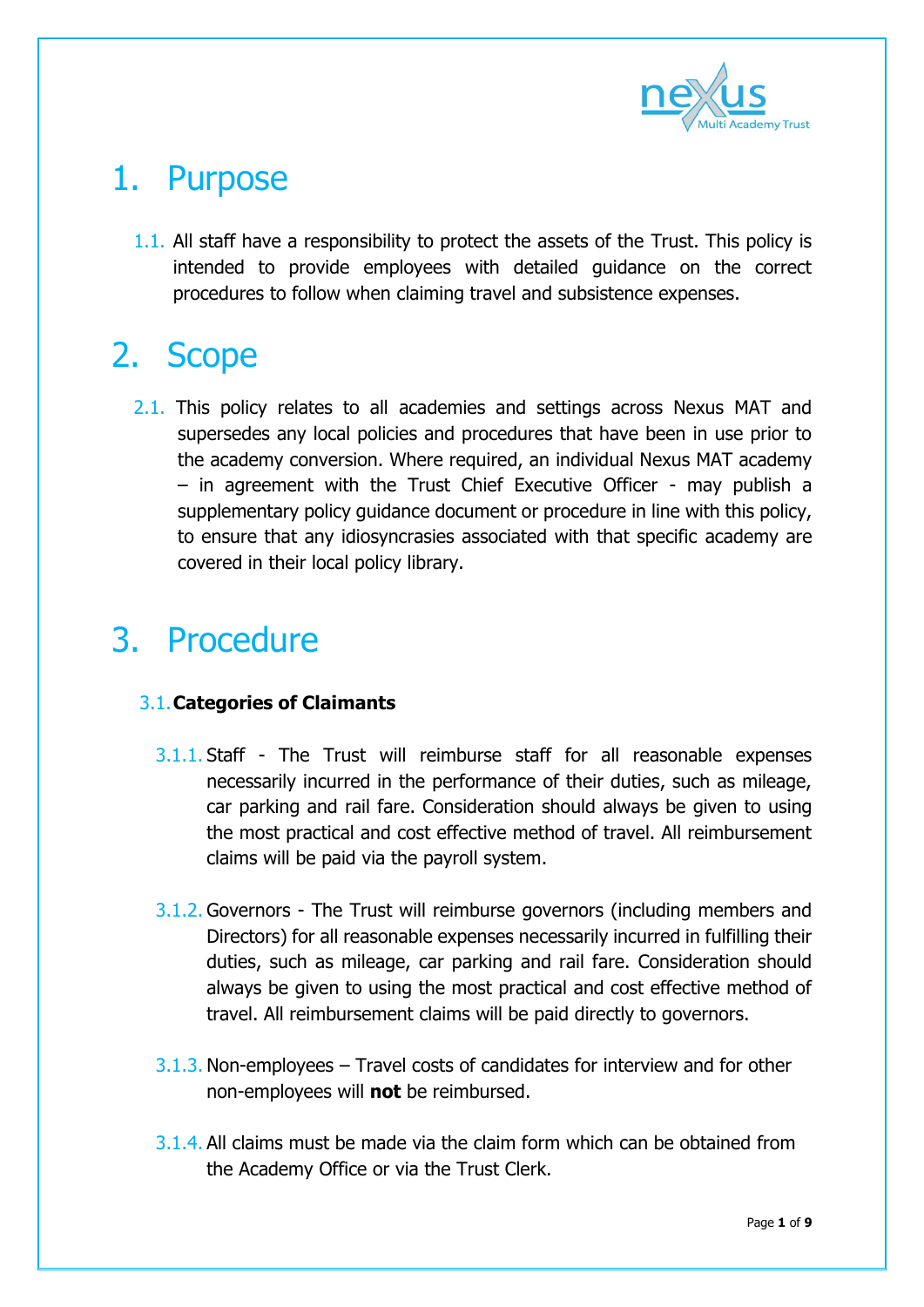

# 4. Authorisation and Responsibility

- 4.1. All staff must submit expense claims to the Business Manager for approval within one month of the end of the month in which the travel or expenditure was incurred.
- 4.2. Governors must submit expense claims to the Clerking Service, who will seek approval from the Chief Executive Officer within one month of the end of the month in which the travel or expenditure was incurred.
- 4.3. It is the responsibility of the claimant to sign the claim and to ensure that the amounts claimed are justifiable, represent value for money and have the relevant receipts attached.

#### 5. Purchase of Resources

5.1. Items over the value of  $£20$  purchased on behalf of the Trust must be reclaimed via the online payroll portal and reimbursement will be made through the next payroll in line with payroll cut-off dates. A claim form and reimbursement will be made within the next available payment run. Transactions below £20 will be reimbursed via the Petty Cash system.

#### 6. Reimbursement for damages

- 6.1.The Trust accepts no responsibility for loss or damage of personal property brought onto school premises as this is done at the individual's own risk.
- 6.2.The Trust will however reimburse up to £89 to an individual for prescription spectacles that are damaged as a result of deliberate damage by a pupil.
- 6.3.Other personal items that are damaged as a result of deliberate damage by a pupil will be assessed on a case by case basis, though the default position is that no losses will be reimbursed;
- 6.4.Other personal items that are damaged as a result of deliberate damage by a pupil will be assessed on a case by case basis, though the default position is that no losses will be reimbursed;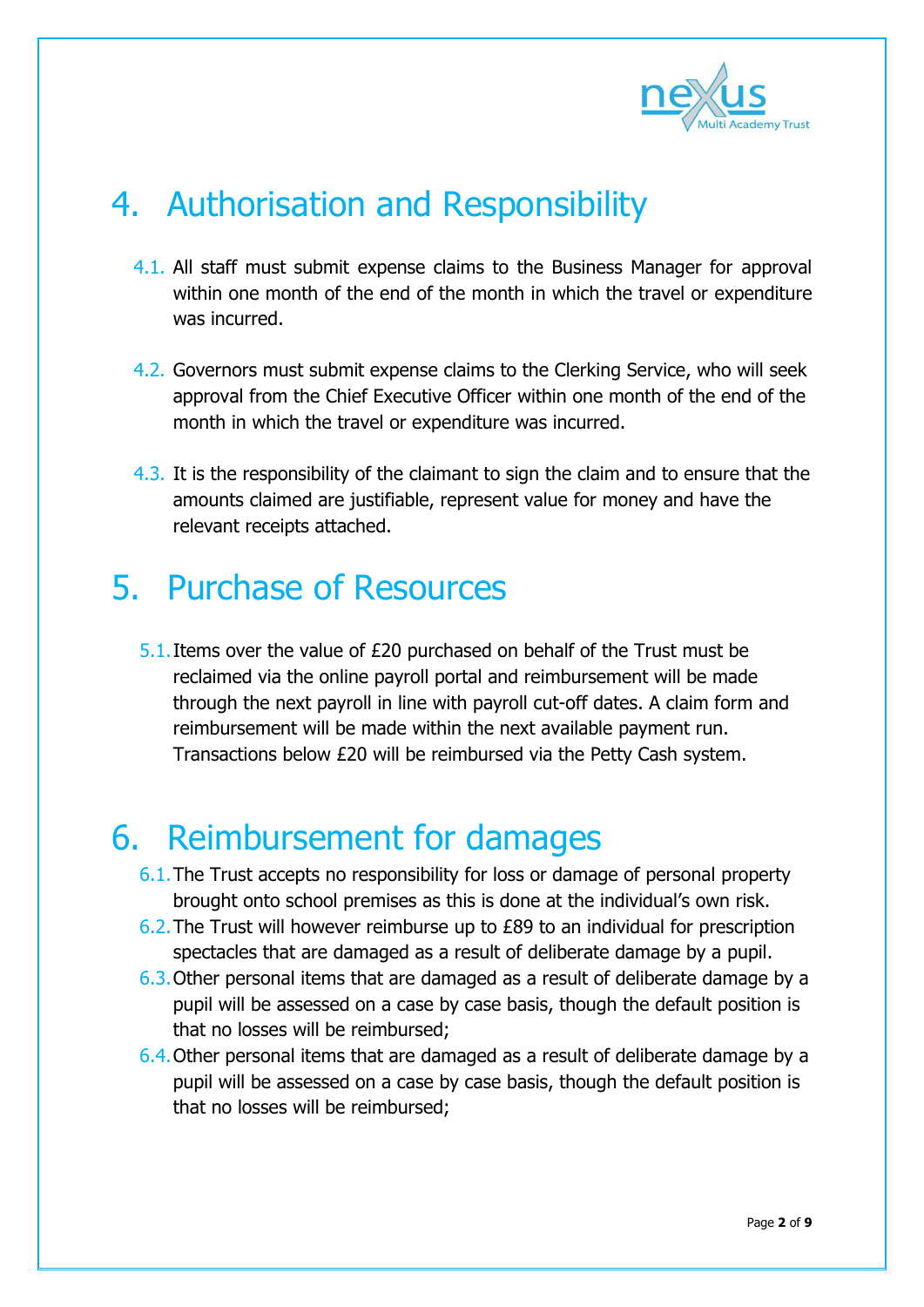

6.1.Where an employee is responsible for the deliberate or accidental damage of another's personal item(s), they will be personally responsible for agreeing and providing reimbursement.

# 7. Modes of Travel

- 7.1.Home to Academy Travel Colleagues are responsible for the cost of all travel between their home and their normal primary place of work.
- 7.2.Mileage Rates Mileage allowance for all vehicles will track HMRC's AMAP (Approved Mileage Allowance Payment)
- 7.3.Fines All drivers must note that any parking, road traffic fines, congestion fines or penalties incurred are their personal responsibility and will not be reimbursed by the Trust.
- 7.4. Insurance Drivers should ensure that their own private vehicle is adequately insured for business use, as the driver is personally liable for any incident.
- 7.5. Road worthiness of private vehicles  $-$  It is the responsibility of drivers to ensure the road worthiness of their vehicle and that the vehicle meets all the requirements of the Road Traffic Act.
- 7.6. Public Transport The use of public transport is encouraged and should be used where possible and most cost effective.
- 7.7.Taxis When travelling by taxi, a receipt must be obtained from the driver. Where possible, the claimant should obtain prior approval from an approved signatory before using a taxi. Travel by taxi should be kept to a minimum and normally only under the following circumstances:
	- Where heavy baggage or equipment is being transported;
	- **Where no public transport is available;**
	- When a member of staff has a temporary or permanent mobility issue, or;
	- Where personal security is an issue.
- 7.8. Rail For all journeys, colleagues will be expected to travel standard class.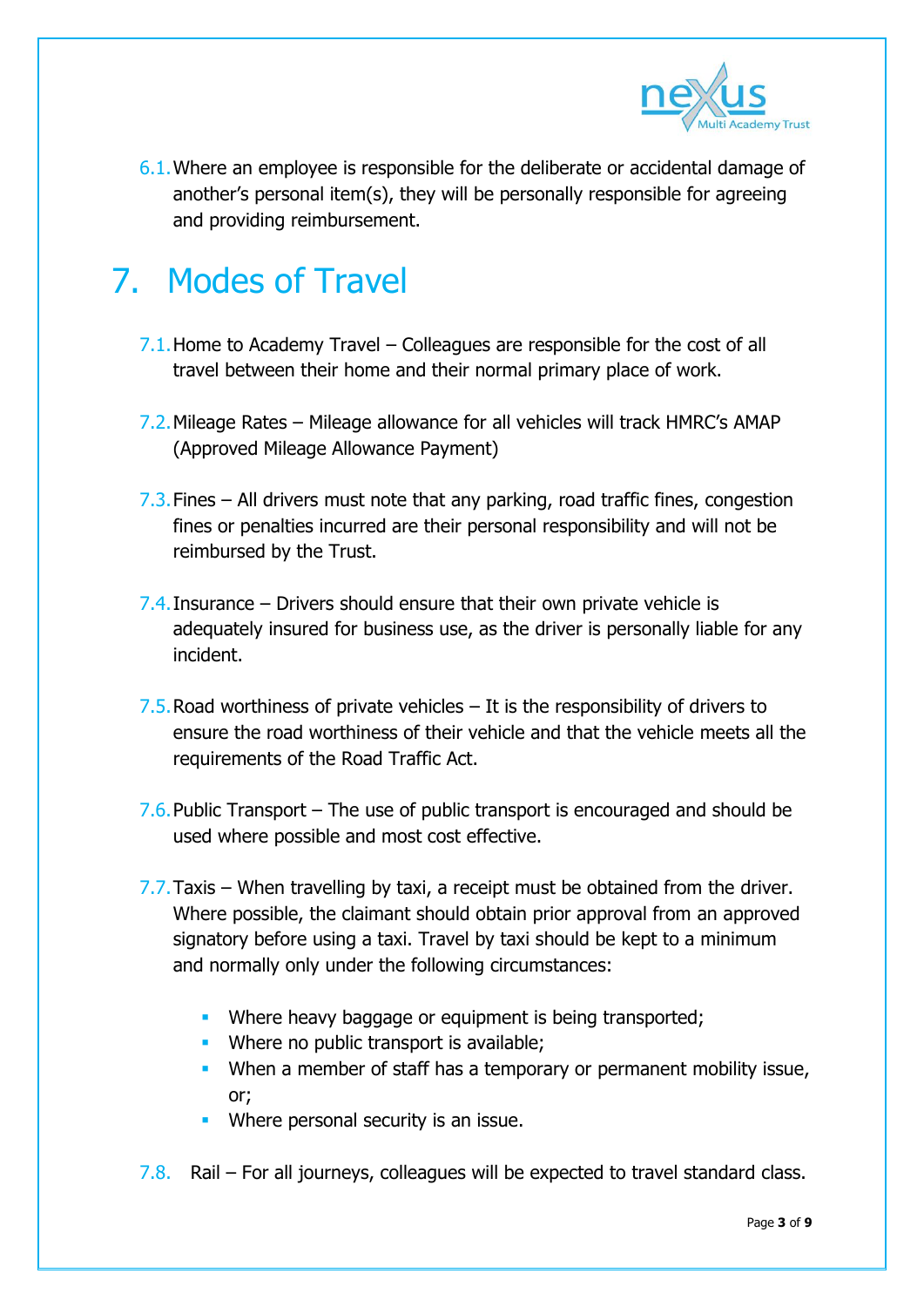

- 7.9. Air Where it is the most cost effective method of travel, colleagues may opt to travel by air. Before booking any air travel colleagues should obtain prior approval from the Headteacher who, if they approve, will put this in writing to the employee. Only with this written agreement can colleagues then purchase the ticket. Employees will be expected to travel economy class.
- 7.10. Congestion and Toll Charges Drivers will be reimbursed for Congestion and Toll Charges incurred subject to production of receipts, where available. Congestion Charges will only be reimbursed at the daily rate, so the driver must ensure that payment is made before the deadline.

#### 8. Day subsistence

- 8.1. When colleagues are on class day trips, packed lunches can be requested from the academy kitchen. In exceptional circumstances, the academy may provide a lunch free of charge. This is at the discretion of the Headteacher, though normal practice is for employees to cover the cost of their own lunch.
- 8.2.When colleagues are on overnight trips, they will follow the same meal arrangements as the students on the trip.
- 8.3. When colleagues are working away from their academy for non-pupil needs (e.g. training, conferences etc) and meals are not provided as part of the purpose for travelling, and colleagues are away from the work place for a period greater than 5 hours within the day, colleagues are entitled to reimbursement of up to £5 for the cost of a meal. Where colleagues are away from home and the work place for a period greater than 10 hours, colleagues are entitled to a reimbursement of up to £10.
- 8.4. Day subsistence for governors will be agreed by the Chief Executive Officer and/or academy Headteacher on a case by case basis.
- 8.5.Under no circumstances will the cost of alcoholic beverages be reimbursed.

#### 9. Overnight Subsistence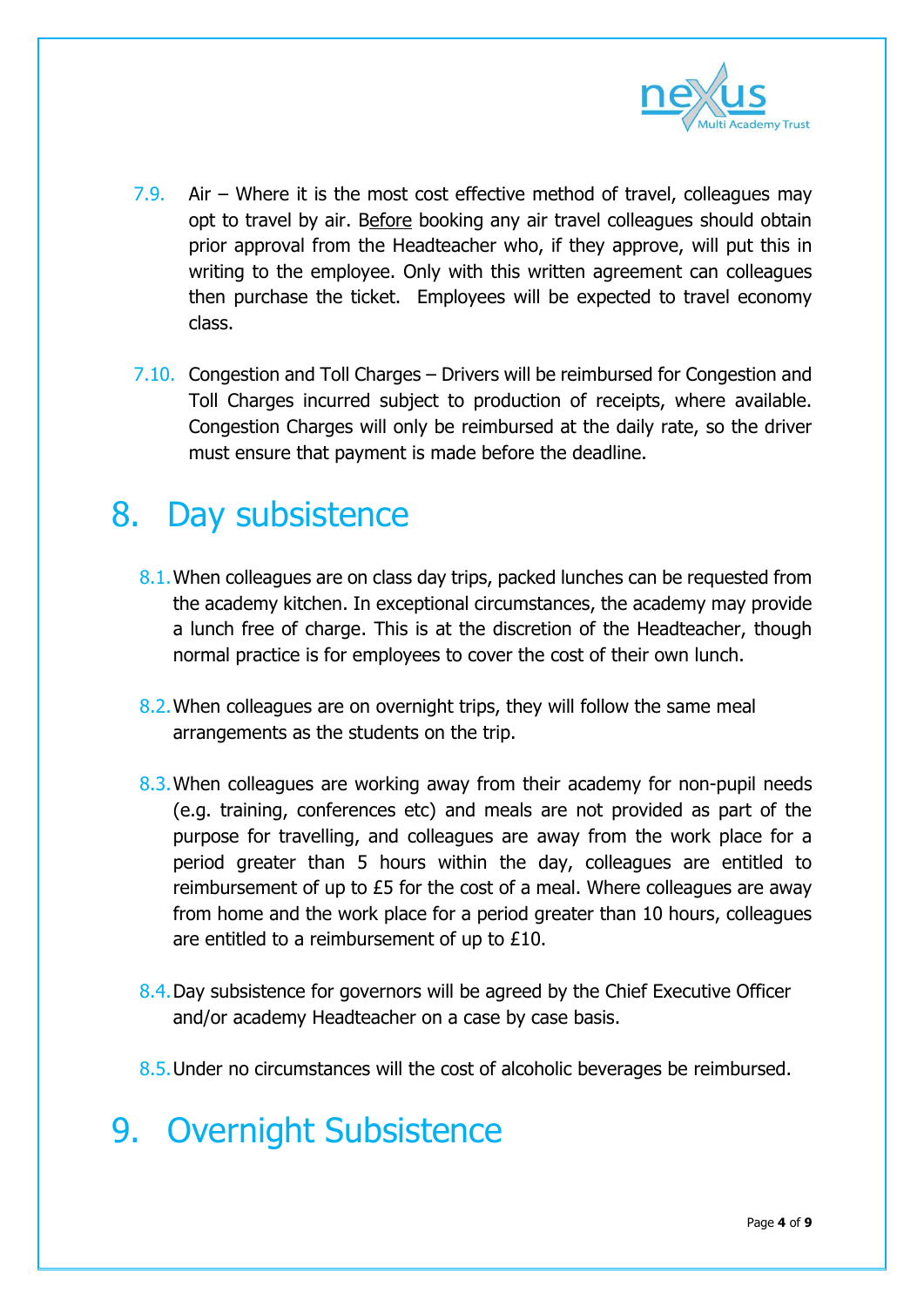

- 9.1. When travelling requires an overnight stay, the daily rate of reimbursement for meals is up to £22 for each 24 hour period.
- 9.2. Where the accommodation includes breakfast, the rate is reduced to £17.
- 9.3. Where any meals are provided as part of the purposes for travelling, i.e. meetings, conferences, and training courses the rate is reduced by £5 for lunch provided and £12 for dinner provided.
- 9.4.Where staff are supporting children and young people on a residential trip, bespoke arrangements will be agreed with the Headteacher.
- 9.5.Overnight subsistence for governors will be agreed by the Chief Executive Officer and/or academy Headteacher on a case by case basis.

#### 10. Gratuities

- 10.1. Gratuities are treated as discretionary costs by the Inland Revenue. As such, any reimbursement is treated as a taxable benefit and, therefore, gratuities will not be reimbursed.
- 10.2. Service charges included within the overall cost of the meal are acceptable and will be reimbursed as part of the usual expenses claim.

# 11. Advances for Travel Costs

- 11.1. Only in exceptional circumstances will advances be made to employees and governors to assist in covering travel costs. Advances must be approved by the Headteacher or Chief Executive Officer. For employees, any offer of advance is conditional upon acceptance of a potential salary deduction.
- 11.2.Where advances are given, all unused funds, claim forms and receipts must be submitted to the academy office within 10 days of the last day of travel. Any advanced funds not accounted for by receipts or returned must be reimbursed by the employee. Any advance outstanding after 30 days may be deducted from an employee's salary without prior notification.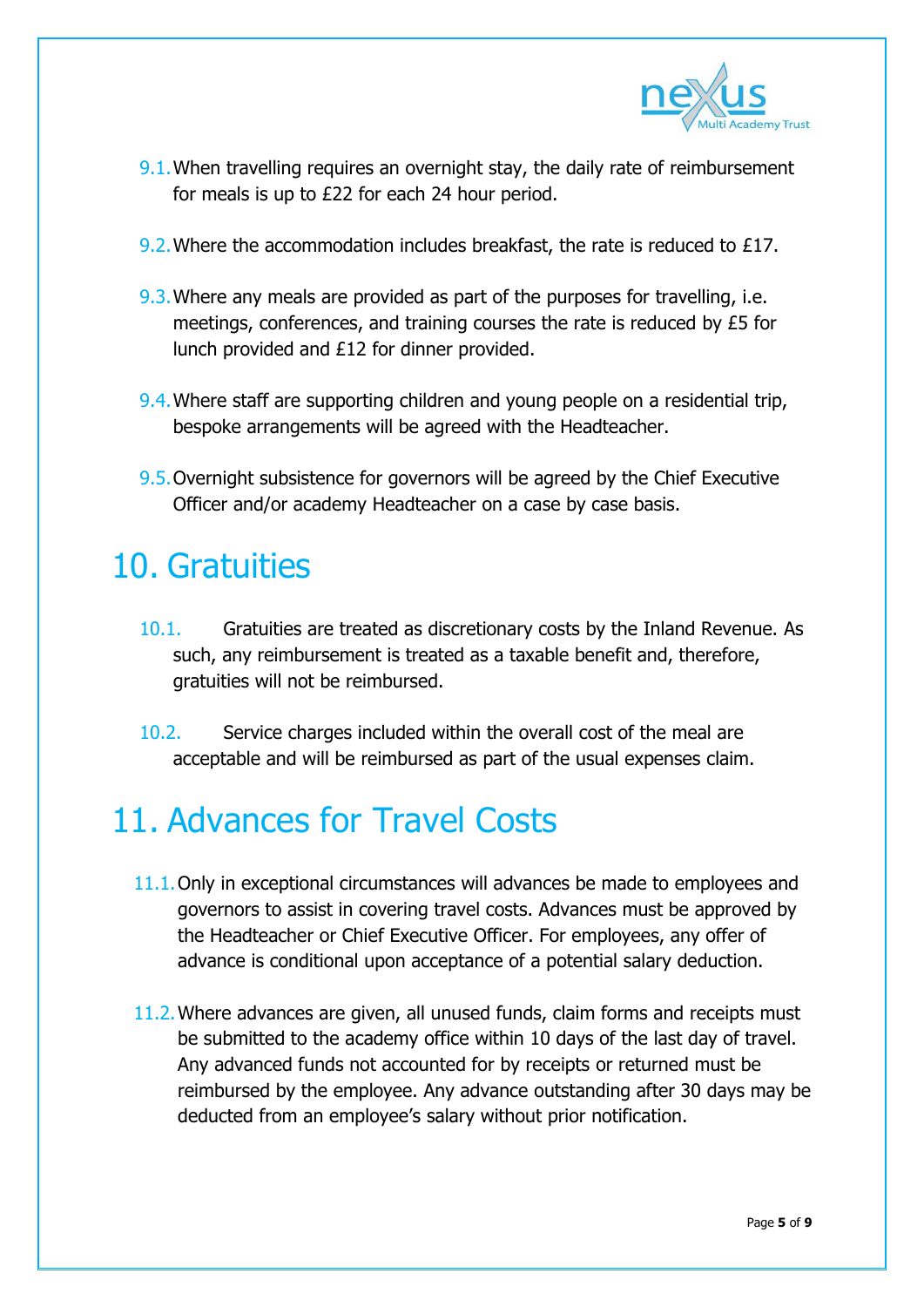

# 12. Accommodation

- 12.1.Overnight stays must be pre-approved by the relevant authorised signatory.
- 12.2. Travellers are reminded of the need to demonstrate value for money and reasonableness of expenditure when selecting accommodation.

# 13. Reimbursement

- 13.1.Staff and governors will only be reimbursed for expenditure upon completion of the appropriate claim form provided by the Trust and after authorisation of the claim by the approved signatory. Where an individual does not attend their designated work base on a day when they are incurring mileage, the distance between the home and their work base must be deducted from any mileage claimed.
- 13.2. Where an individual routinely works from home but this is not a contractual requirement, savings on home-to-base miles should be recorded and deducted from mileage claims.
- 13.3.The Trust will reimburse any claim within the next pay run subject to the approved claim being submitted to the finance office.
- 13.4.Appropriate detailed VAT receipts or invoices must be attached as substantiation of expenditure incurred. Where receipts are not available, i.e. for toll charges or underground fares, the reason for their unavailability must be given.

# 14. Off- payroll payments

- 14.1.Nexus Multi Academy Trust have a legal duty to record all payments to staff in order to capture all relevant PAYE information to be submitted to HMRC through the RTI (Real Time information) submission.
- 14.2.Any payments made to staff who are paid outside of the traditional payroll submission will be omitted from the RTI, resulting in the individual's social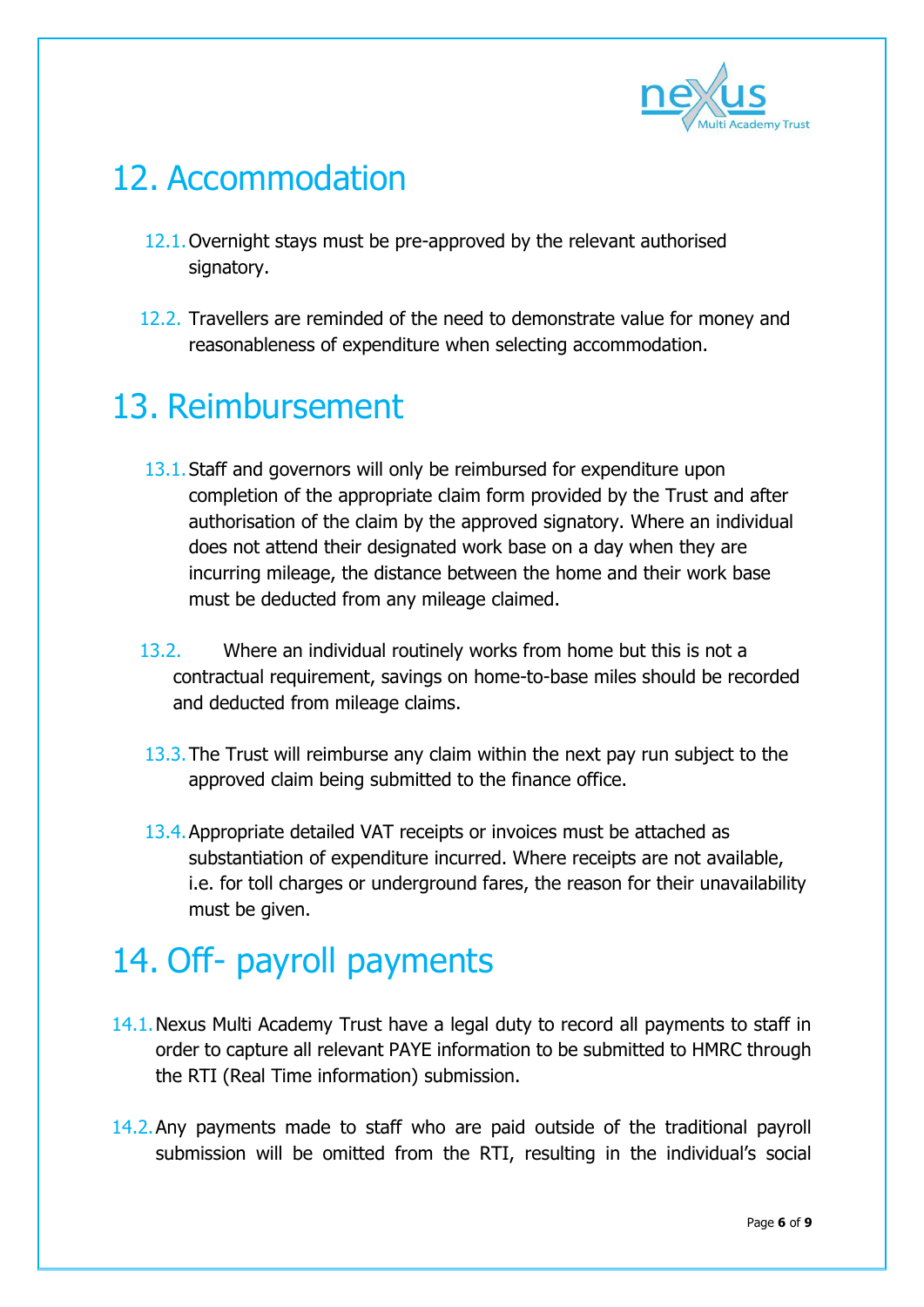

security and pension records being incorrect as well as their liability to TAX and National Insurance being incorrectly and possibly fraudulently reported to HMRC.

- 14.3.Any payments made to staff who are paid outside of the traditional payroll submission may be subject to investigation by the NFI (National Fraud Initiative).
- 14.4. It is therefore imperative that the Trust keeps these payments to an absolute minimum and transmits these payments only in unavoidable and exceptional circumstances.
- 14.5.This policy covers outside of payroll payments to staff who are ordinarily paid through the Nexus payroll and does not cover employees who fall under IR35 legislation.

# 15. When can payments be made?

15.1. Outside of payroll payments can be made if the employee has submitted the correct documentation in order for them to be paid, in advance of the payroll cut-off deadline and the reason that the payment has not been made is due to an error in processing by the academy office staff or the payroll provider. The cut off deadlines for our academies are:

15<sup>th</sup> of the month 2nd of the month

15.2. **Pay date Cut Off Deadline**

 $26<sup>th</sup>$  of the month  $13<sup>th</sup>$  of the month  $30<sup>th</sup>$  of the month 17th of the month

- 15.3. If the employee acknowledges that they have not submitted the correct documentation in order for them to be paid, in advance of the payroll cut-off deadline but the omission of the salary / additional hours will leave them in financial hardship then this will be looked at on a case by case basis by the CFO. If this outside of payroll payment is approved, the current cost of the BACS processing fee will be deducted from the payment before it is transmitted to the employee. This is non-refundable.
- 15.4. Mileage / Subsistence / Expenses payments will not be paid outside of payroll if the correct documentation has not been submitted before the payroll cut-off deadline.